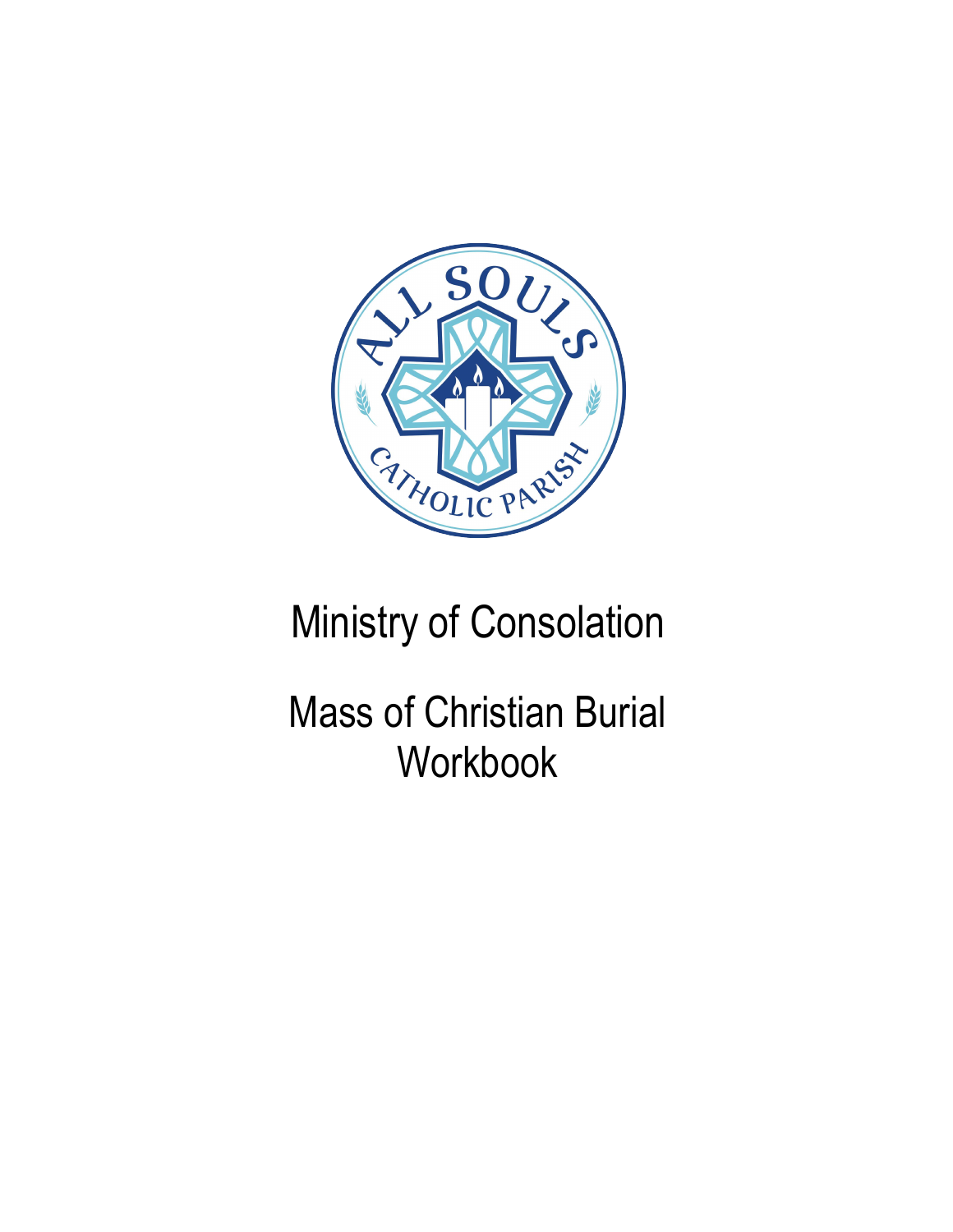#### Dear Friends,

On behalf of the All Souls Catholic Parish community, we sincerely express our deepest sympathy in the loss of your loved one. This is certainly a difficult time for you and your family. We hope that it brings you some comfort to know we are praying for you and your family.

As we prepare to celebrate the Mass of Christian Burial we would like to invite you to suggest any personal wishes concerning the Mass, in order to make this time as meaningful for you as possible. If you wish, please fill out as much of the following form as you like. If you would rather have our ministry plan the Mass for you, simply let us know. We would be very happy to do this for you.

The following may be helpful to you in planning the liturgy.

Old and New Testament Readings - These may be read by family, friends, or by a member of our Ministry of Consolation. Please indicate on the form who will be reading. The reader should be able to read well in public and become familiar with the reading prior to the Mass. The Gospel is read by the priest. We've included scripture appropriate for the Mass for Christian Burial at the back of this booklet. You may make your selections from there.

Gift Presenters - Two or three people will be needed to bring forward the gifts of bread and wine. Please inform those you choose and list their names on the form. The gifts, which are placed on the table near the back of the Church, are brought to the Altar after the prayers of the faithful.

Hymns - Music - To assist you in selecting music for the liturgy, this booklet includes a list of hymns appropriate for the Mass of Christian Burial. You are certainly welcome to suggest other *Church hymns* that may hold a deeper meaning for you or your loved one. We will try to accommodate your suggestions.

Eulogies - Eulogies are not permitted during the Mass of Christian Burial. We suggest a few other options where it may be more appropriate: the vigil prayer service at the wake; at the cemetery; or at the family luncheon. The Ministry of Consolation is available to help you in this decision.

Homily - We ask that the family write (one page- legibly written or typed) about their loved one so that the priest may incorporate those personal sentiments into his homily. You may give this information to a member of the Ministry of Consolation or email it directly to our Pastor.

Church/Chapel - The Mass of Christian Burial is celebrated in the Church without exception. You may use our Day Chapel for a visitation prior to the Mass for an additional fee.

We hope this booklet helps you in planning the liturgy for your loved one. We understand this is a difficult time and know that God's care and love must see us through. Please know our prayers are with you and that we are here to help. If there is anything we can do, please do not hesitate to contact us.

Peace,

All Souls Ministry of Consolation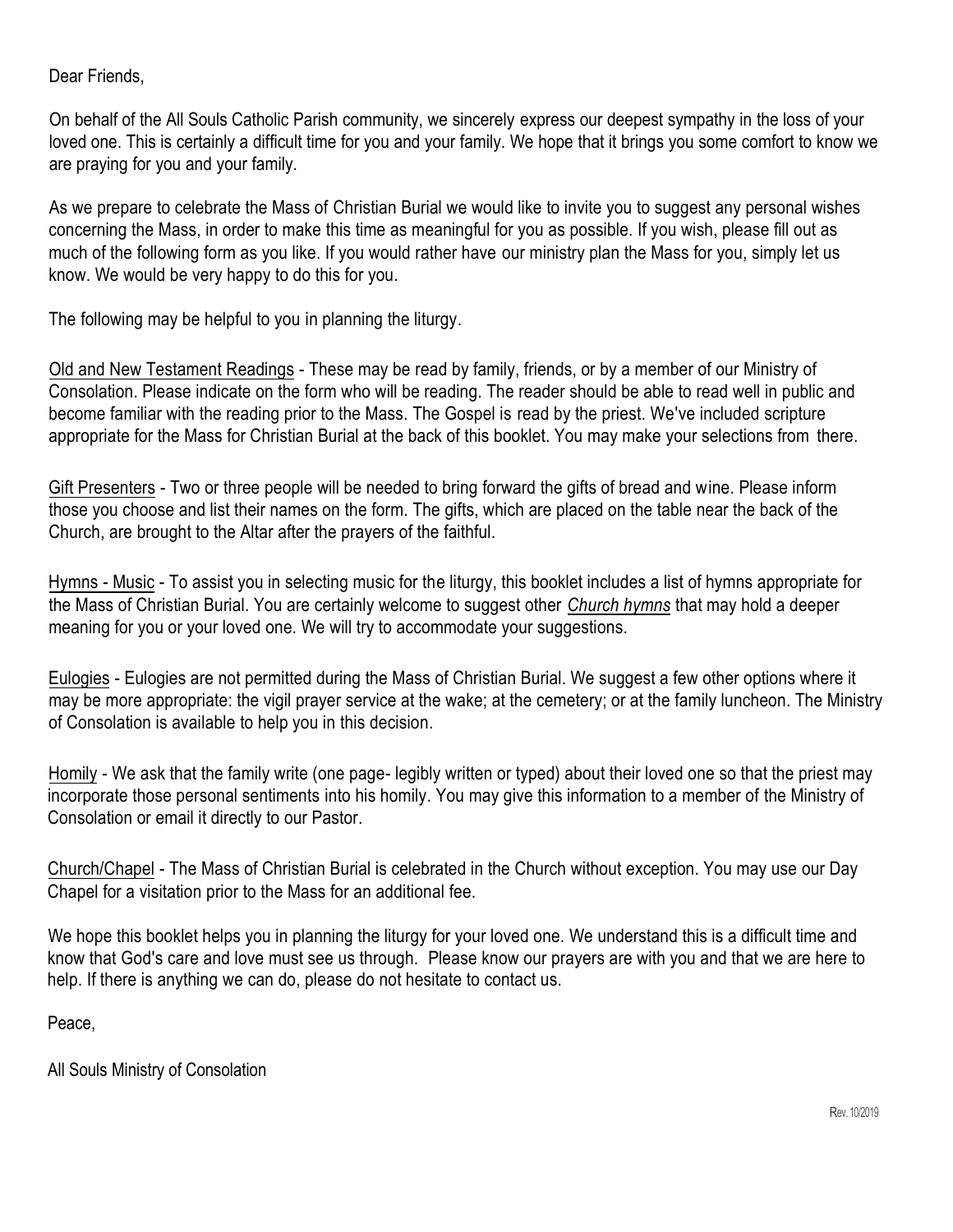

### **Liturgy Planning Worksheet**

**Funeral Mass for** 

Date & Time **Location** 

Complete this worksheet by selecting the readings from this packet and selecting the music from the "Music Suggestions for Funerals" sheet included in this packet. We offer this packet to guide you and to allow you and your family greater participation in these rites as we commend our loved one to our Lord. A member of the All Souls Ministry of Consolation will call to assist in the preparation of this liturgy.

| 3010 Ridge Road . Lansing, IL . 60438<br>www.allsoulscatholicparish.org |  |
|-------------------------------------------------------------------------|--|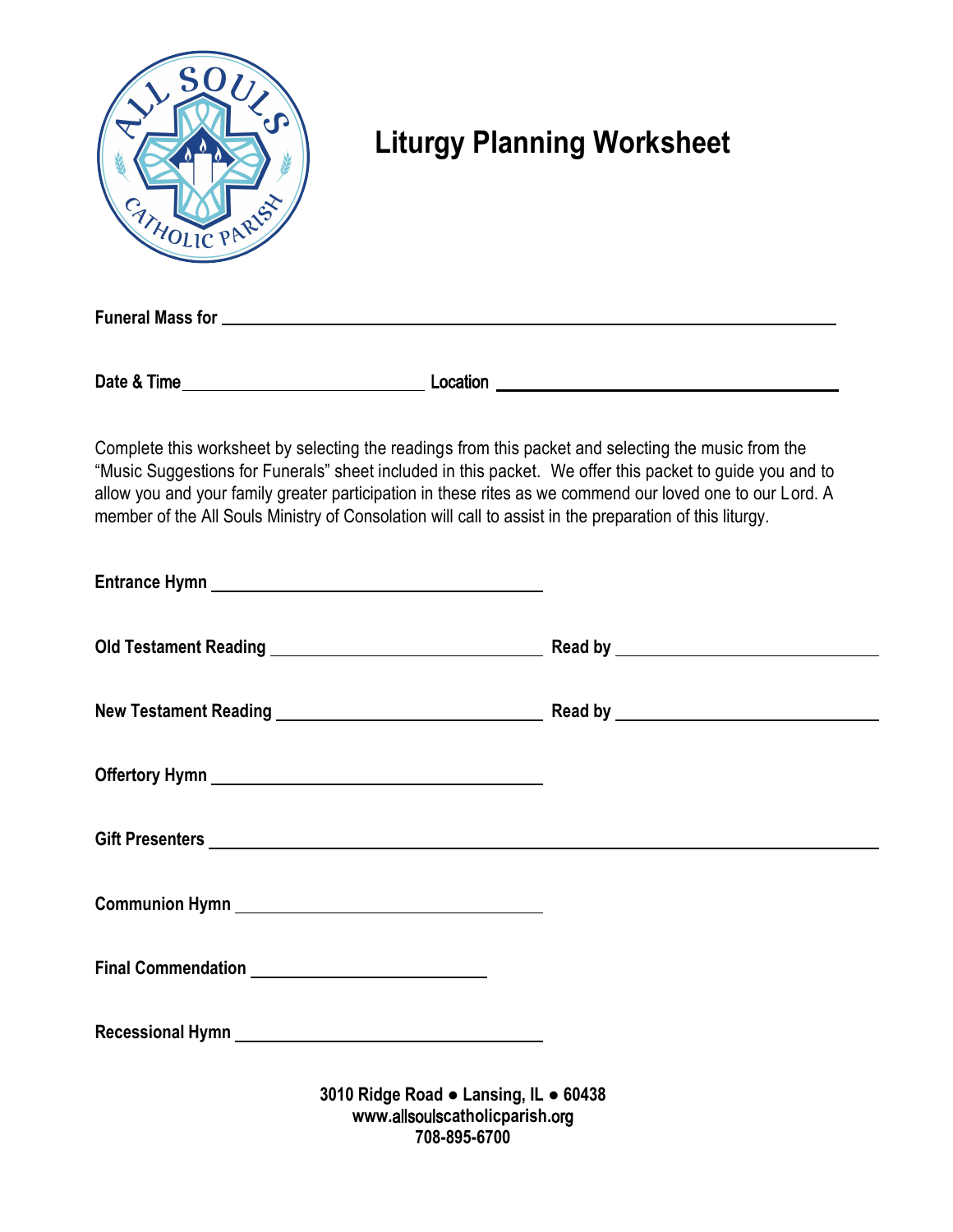# *Music Suggestions for Funerals*

Please select music from the following approved list. You will need an Entrance, Presentation, Communion, and Recessional hymn. Below we categorize each hymn to the part of the Mass where the hymn fits most appropriately.

Amazing Grace Be Not Afraid How Great Thou Art Here I Am Lord Just a Closer Walk with Thee Let There Be Peace on Earth On Eagle's Wings Precious Lord, Take My Hand Serdeczna Matka Whatsoever You Do

### **Final Commendation**

Celtic Song of Farewell Jesus, Remember Me

### **Entrance/Recessional Presentation of Gifts/Communion**

Ave Maria Blest Are They Come to Me Draw Near Eat This Bread Eye Has Not Seen Gift of Finest Wheat Hail Mary: Gentle Woman Hosea I Am the Bread of Life I Have Loved You I Heard the Voice of Jesus Say In the Garden Lord When You Came to the Seashore One Bread, One Body Prayer of St. Francis Softly and Tenderly, Jesus is Calling We Remember You Are Mine You Are Near

*The Music Director reserves the right to place the selected hymns where they are most liturgically appropriate in the Mass.*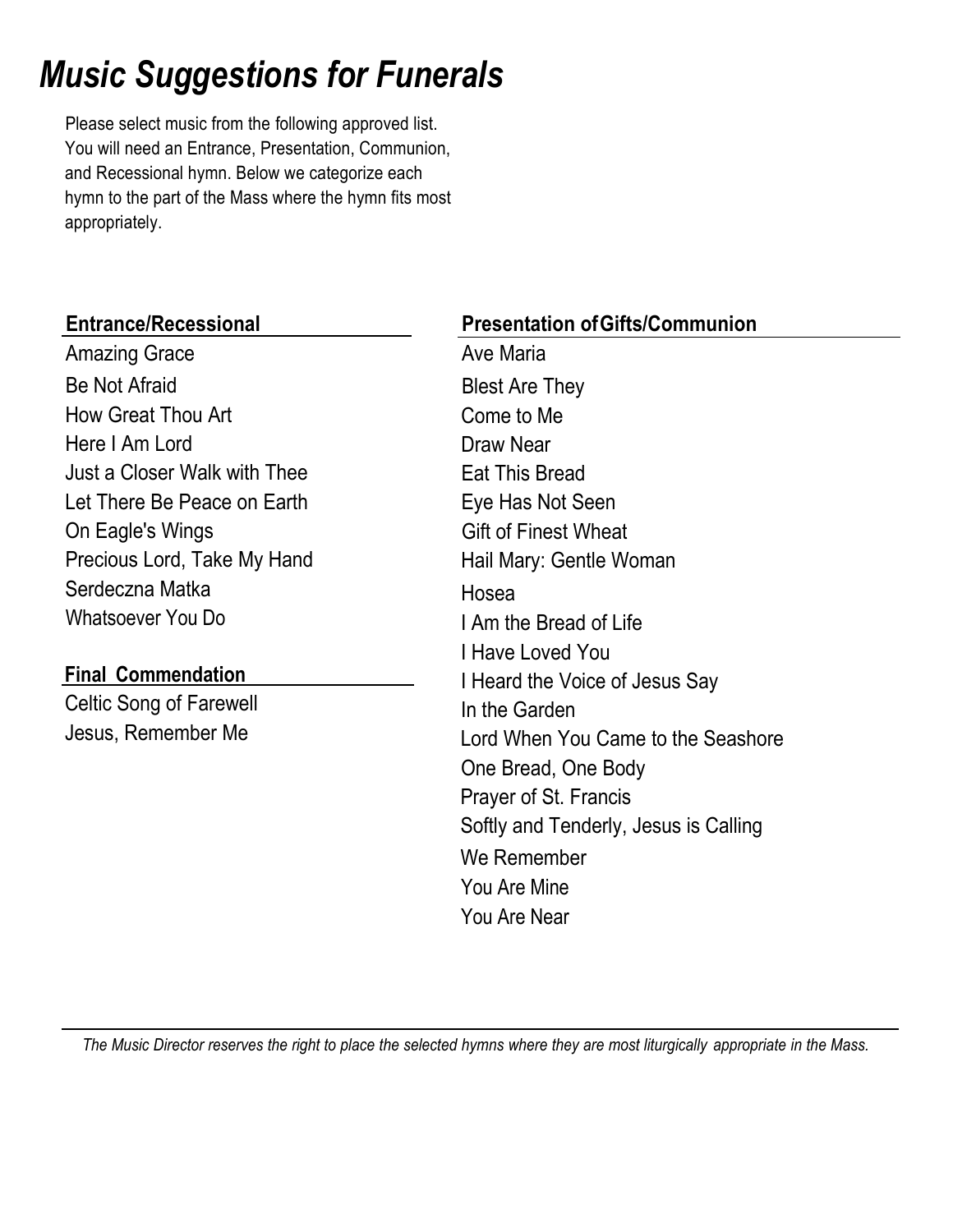## *Reading Suggestions for Funeral Liturgy*



### **OLD TESTAMENT READINGS**

### OT-1 *1 Kings 3:5-12* OT-2 *2 Maccabees 12:43-46* **A reading from the First Book of Kings**

The Lord appeared to Solomon in a dream by night and said, "Ask what I should give you!" Solomon answered: "You have shown great and steadfast love to your servant my father David.

0 Lord, my God, you have made your servant king in place of my father David, although I am only a little child; I do not know how to go out or come in.

And your servant is in the midst of the people whom you have chosen. Therefore, give your servant an understanding mind to govern your people, able to discern between good and evil."

It pleased the Lord that Solomon had asked this. God said to him:

"Because you have asked this, and not asked for yourself long life or riches or the life of your enemies, but have asked for your elf understanding to discern what is right, I now do according to your word. I give you a wise and discerning mind.''

The Word of the Lord.

### **A reading from the second book of Maccabees**

Judas [the ruler of Israel} then took up a collection among all his soldiers, amounting to two thousand silver drachmas, which he sent to Jerusalem to provide for an expiatory sacrifice. In doing this he acted in a very excellent and noble way, inasmuch as he had the resurrection of the dead in view; for if he were not expecting the fallen to rise again, it would have been useless and foolish to pray for them in death. But if he did this with a view to the splendid reward that awaits those who had gone to rest in godliness, it was a holy and pious thought. Thus he made atonement for the dead that they might be freed from this sin.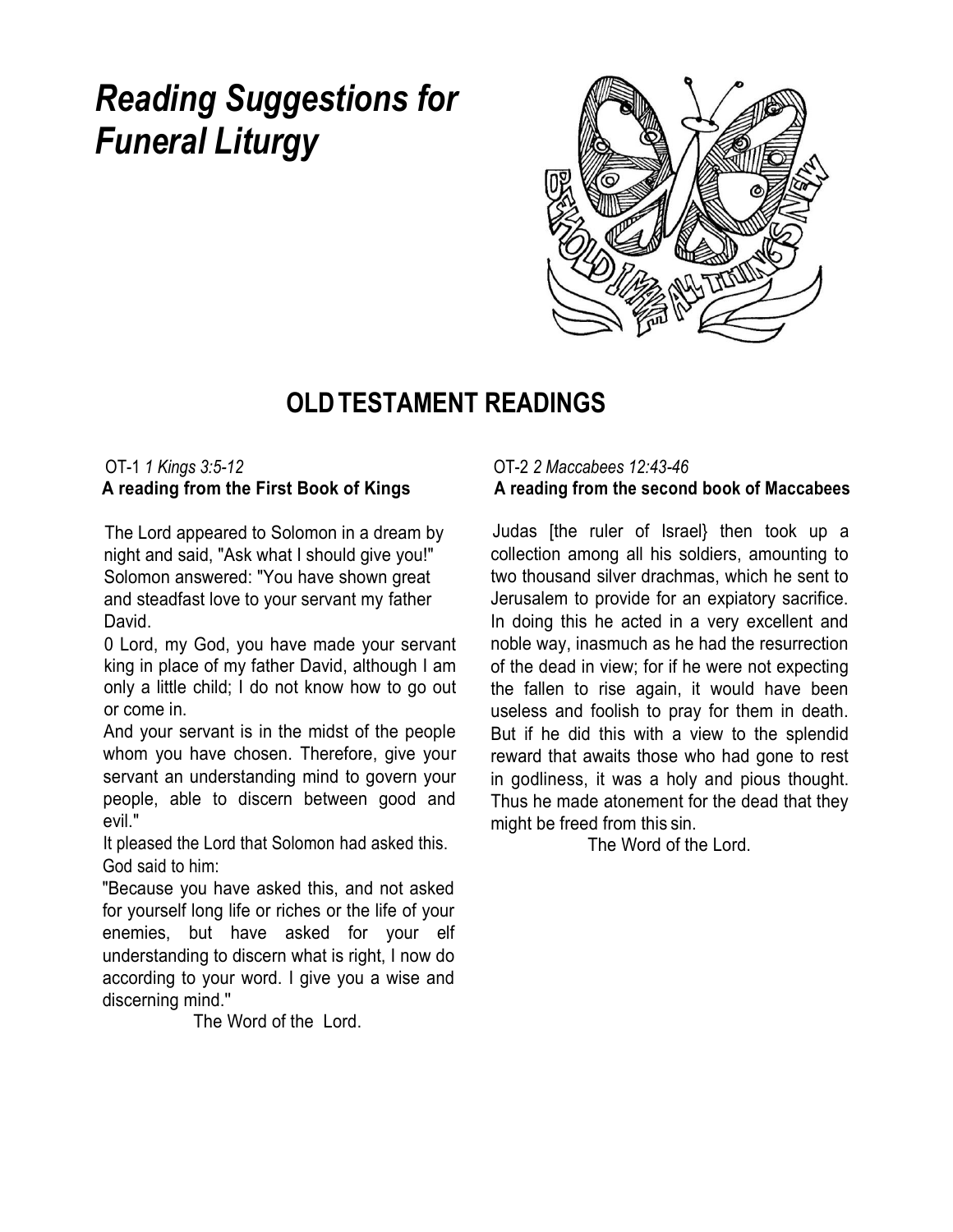# OT-3 *Job 19: 1, 23-27* OT-4 *Psalms 23*

Job answered and said:

Oh, would that my words were written down!

Would that they were inscribed in a record:

That with an iron chisel and with lead they were cut in the rock forever!

But as for me,

I know that my Vindicator lives, and that he will at last stand forth upon the dust

Whom I myself shall see:

my own eyes, not another's shall behold him,

And from my flesh I shall see God; my inmost being is being consumed with longing.

The Word of the Lord.

## **A reading from the book of Job A reading from the book of Psalms**

The Lord is my shepherd; I shall not want. In verdant pastures he gives me repose; Be ide restful waters he leads me; he refreshes my soul. He guides me in right paths for his name's sake. Even though I walk in the dark valley I fear no evil; for you are at my side With your rod and your staff that give me courage You spread the table before me in the sight of my foes; You anoint my head with oil; my cup overflows Only goodness and kindness follow me all the days of my life; And I shall dwell in the house of the Lord for years to come. The Word of the Lord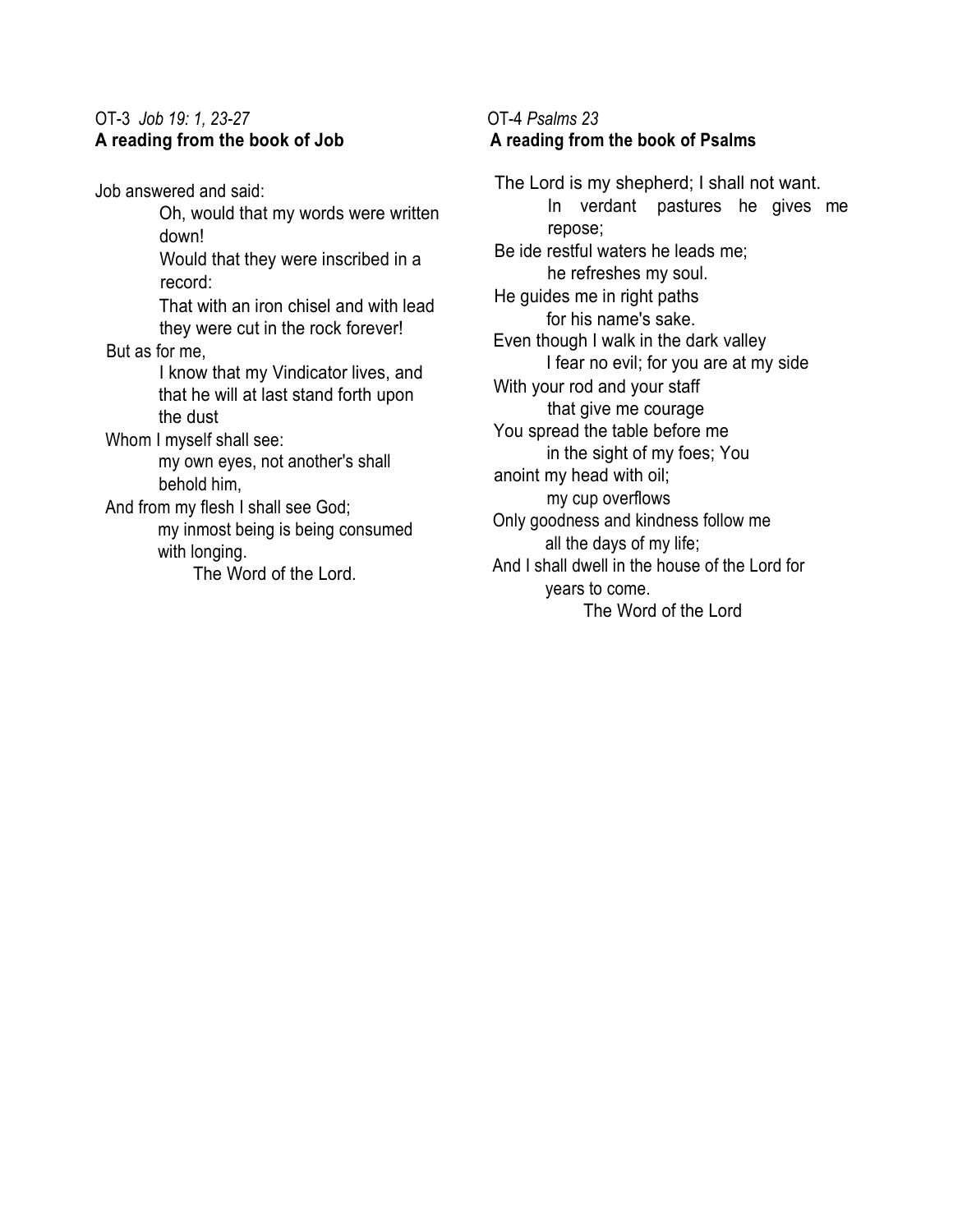Shout joyfully to the Lord, all you lands; worship the Lord with cries of gladness; come before him with joyful song. Know that the Lord is God, our maker to whom we belong, whose people we are, God's well-tended flock. Enter the temple gates with praise, its courts with thanksgiving. Give thanks to God, bless his name; good indeed is the Lord, Whose love endures forever, whose faithfulness lasts through every age. The Word of the Lord

#### OT-5 *Psalms 100:2-5* OT-6 *Proverbs 31:10-12, 20-22, 25-31* **A Reading from the Book of Psalms A reading from the Book of Proverbs**

When one finds a valiant woman, her value is far beyond pearls. Her husband, entrusting his heart to her, has an unfailing prize. She brings him good, and not evil, all the days of her life. She reaches out her hands to the poor, and extends her arms to the needy. She fears not the snow for her household; all her charges are doubly clothed. She makes her own coverlets; fine linen and purple are her clothing. She is clothed with strength and dignity, and she laughs at the days to come. She opens her mouth in wisdom, and on her tongue is kindly counsel. She watches the conduct of her household, and eats not her food in idleness. Her children rise up and praise her; her husband, too, extols her: "Many of the women of proven worth, but you have excelled them all." Charm is deceptive and beauty fleeting; the women who fears the Lord is to be praised. Give her a reward of her labors, and let her works praise her at the city gates.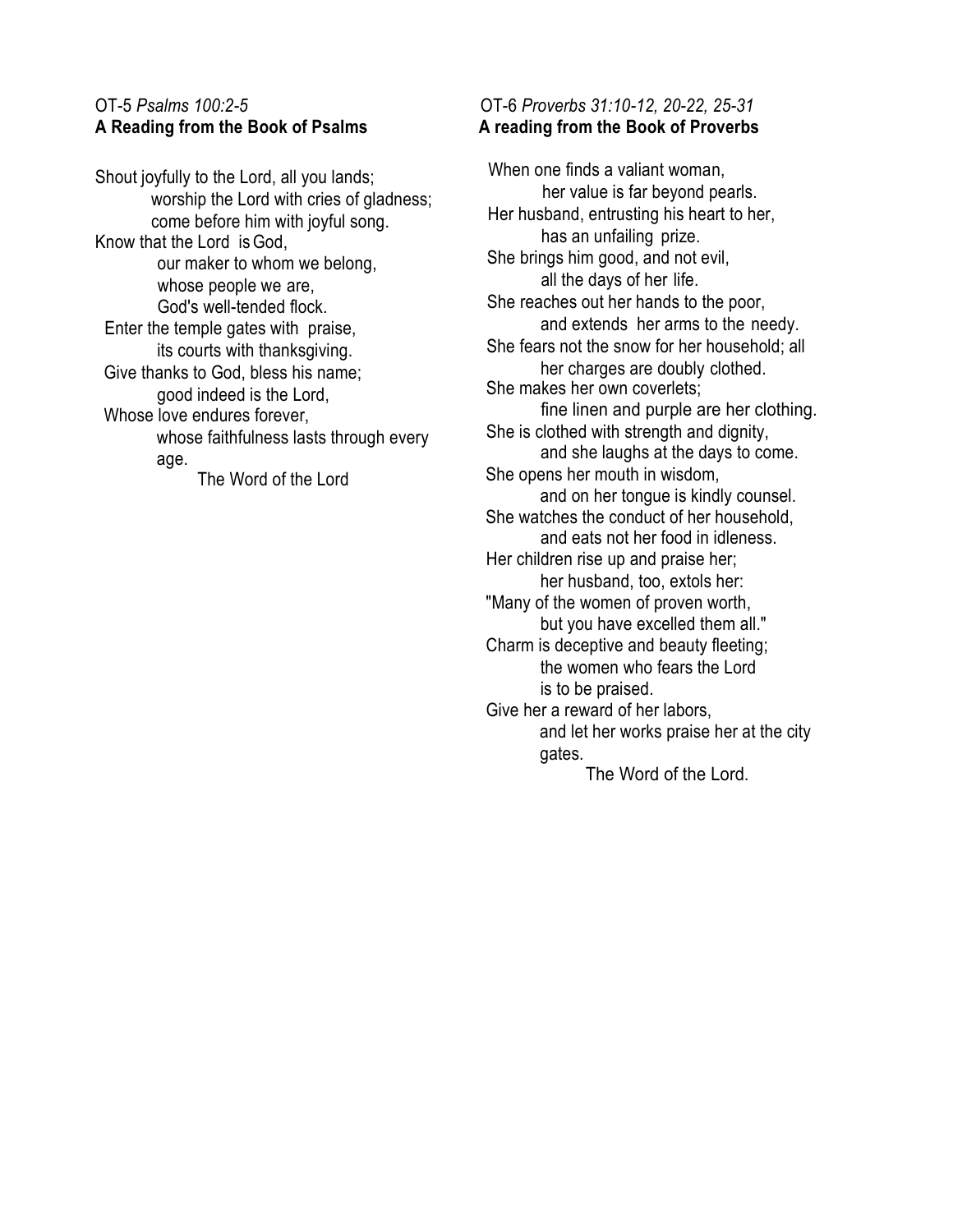### OT-7 *Ecclesiastes 3:1-8* OT-9 *Wisdom 3:1-6, 9* **A reading from the book of Ecclesiastes**

For everything there is a season, and a time for every matter under the heavens: A time to be born and a time to die; A time to plant, and a time to pluck up what is planted. A time to kill, and a time to heal; A time to break down, and a time to build up. A time to weep, and a time to laugh; A time to mourn, and a time to dance; A time to throw away stones, and a time to gather stones together A time to embrace, and a time to refrain from embracing. A time to seek, and a time to lose A time to keep, and a time to throw away; A time to tear, and a time to sew; A time to keep silence, and a time to speak, A time for war, and a time for peace. The Word of the Lord.

### OT-8 *Ecclesiastes3:9-13* **A reading from the book of Ecclesiastes**

"What does the worker gain from his toil? I have seen the burden God has laid on men. He has made everything beautiful in its time. He has also set eternity in the hearts of men, yet they cannot fathom what God has done from beginning to end.

I know that there is nothing better for men than to be happy and do good while they live.

That everyone may eat and drink, and find satisfaction in all his toil. - this is the gift of God." The Word of the Lord

## **A reading from the book of Wisdom**

The souls of the just are in the hand of God, and no torment shall touch them. They seemed, in the view of the foolish, to be dead; and their passing away was thought an affliction and their going forth from us, utter destruction. But they are in peace. For if before men, indeed, they be punished, yet is their hope full of immortality; Chastised a little, they shall be greatly blessed, because God tried them and found them worthy of himself. As gold in the furnace, he proved them, and as sacrificial offerings he took them to himself. In the time of their visitation they shall shine, and shall dart about as sparks through stubble; They shall judge nations and rule over peoples, and the Lord shall be their King forever. Those who trust in him shall understand truth, and the faithful shall abide with him in love; Because grace and mercy are with his holy ones, and his care is with his elect. The Word of the Lord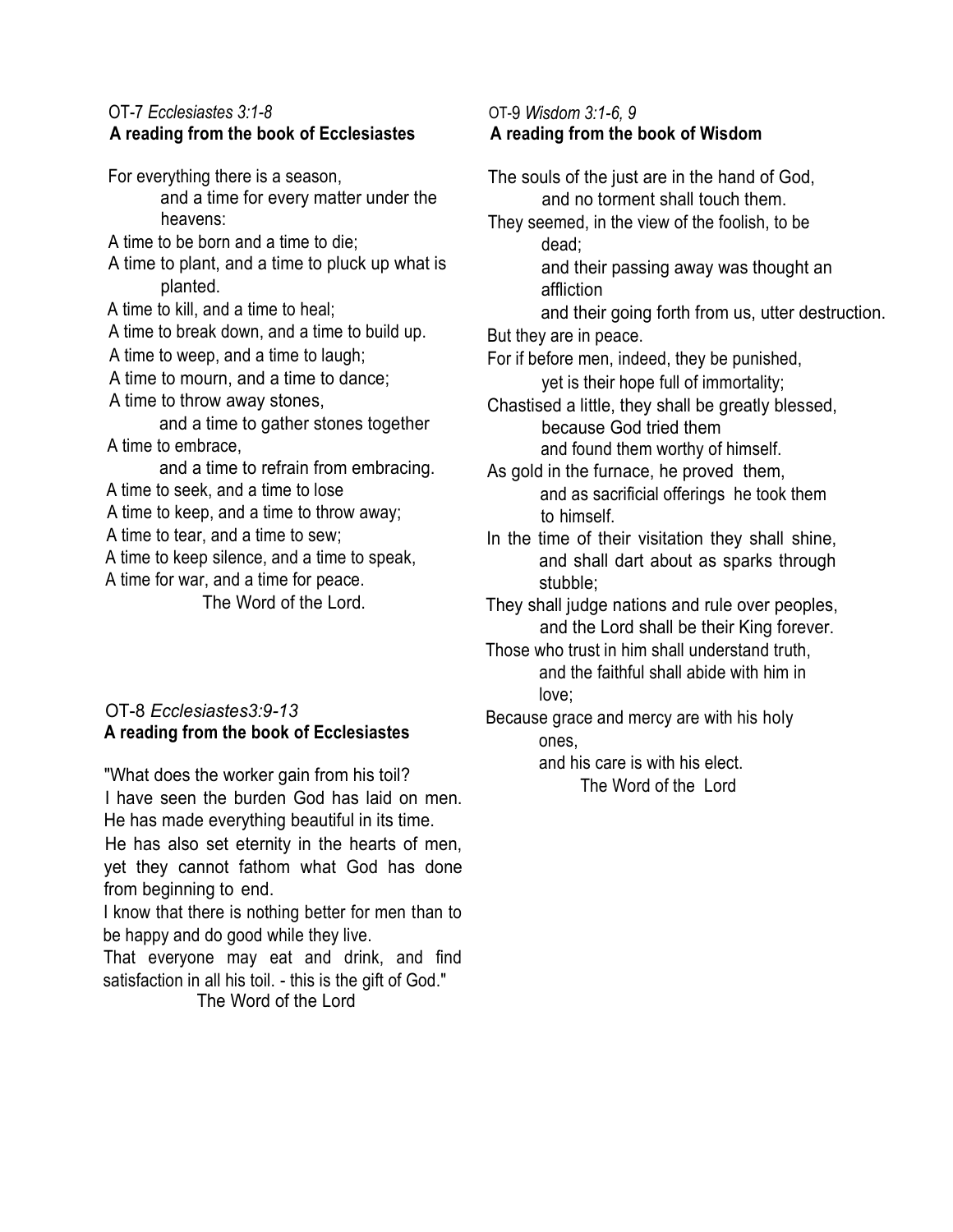#### OT-10 *Wisdom 4:7-10, 13-15* OT-11 *Isaiah 25: 6a, 7-9* **A reading from the book of Wisdom**

The just man, though he die early, shall be at rest. For the age that is honorable comes not with the passing of time, nor can it be measured in terms of years. Rather, understanding is the hoary crown for men, and an unsullied life, the attainment of old age. He who pleased God was loved; he who lived among sinners was transported- Snatched away, lest wickedness pervert his mind or deceit beguile his soul; For the witchery of paltry things obscures what is right and the whirl of desire transforms the innocent mind. Having become perfect in a short while, he reached the fullness of a long career; for his soul was pleasing to the Lord, therefore he sped him out of the midst of wickedness. But the people saw and did not understand, nor did they take this into account.

The Word of the Lord.

# **A reading from the book of the prophet Isaiah**

On this mountain the Lord of hosts will provide for all peoples. On this mountain he will destroy the veil that veils all peoples, The web that is woven over all nations; he will destroy death forever. The Lord God will wipe away the tears from all faces; The reproach of his people he will remove from the whole earth; for the Lord has spoken. On that day it will be said: "Behold our God, to whom we looked to save us! This is the Lord for whom we looked; let us rejoice and be glad that he has saved us!" The Word of the Lord.

#### OT-12 *Isaiah 43: 1b-2, 4a* **A reading from the book of the Prophet Isaiah**

Do not be afraid for I have redeemed you; I have called you by your name, you are mine. Should you pass through the sea, I will be there with you; or through rivers, they will not swallow you up. Should you walk through fire, you will not be scorched, and the flames will not burn you. Because you are precious in my eyes and I love you, do not be afraid, for I am with you.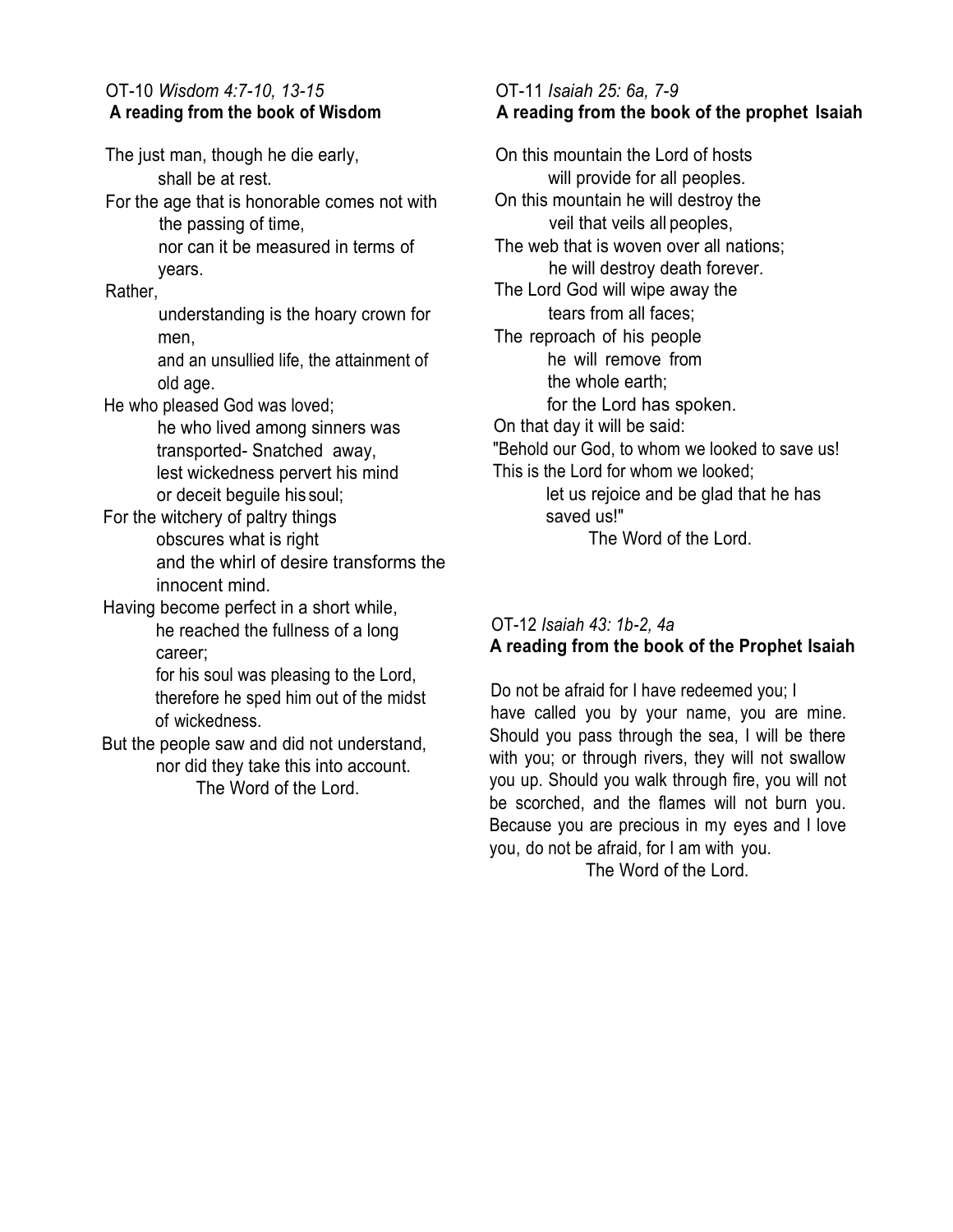#### OT-13 *Isaiah 60:19-20* OT-15 *Isaiah 65:17-21*

#### **A reading from the book of the Prophet Isaiah**

The sun will no more be your light by day, nor will the brightness of the moon shine on you at night; for the Lord will be your everlasting light, and your God will be your glory. Your sun will never set again, and your moon will wane no more; The Lord will be your everlasting light, and your days of sorrow will end. The Word of the Lord

#### OT-14 *Isaiah 61:1-3* **A reading from the book of the Prophet Isaiah**

The spirit of the Lord God is upon me, because the Lord has anointed me.

He has Sent me to bring good news to the oppressed, to bind up the brokenhearted, to proclaim liberty to the captives and release to the prisoners;

to proclaim the year of the Lord's favor,

and to comfort all who mourn; to give them the oil of gladness instead of mourning, a mantle of praise instead of a faint

spirit.

They will be called oaks of righteousness, the planting of the Lord, to display his glory.

The Word of the Lord.

# **A reading from the Book of the Prophet Isaiah**

I am about to create new heavens and a new earth; the former things shall not be remembered or come to mind. But be glad and rejoice forever in what I am creating; for I am about to create Jerusalem as a joy, and its people as a delight. I will rejoice in Jerusalem, and delight in my people. No more shall the sound of weeping be heard in it, or the cry of distress. One who dies at a hundred years will be considered a mere youth. My people shall not labor in vain. Before they call, I will answer; while they are yet speaking, I will hear. The wolf and the lamb shall feed together, and the lion shall eat straw like an ox. The Word of The Lord.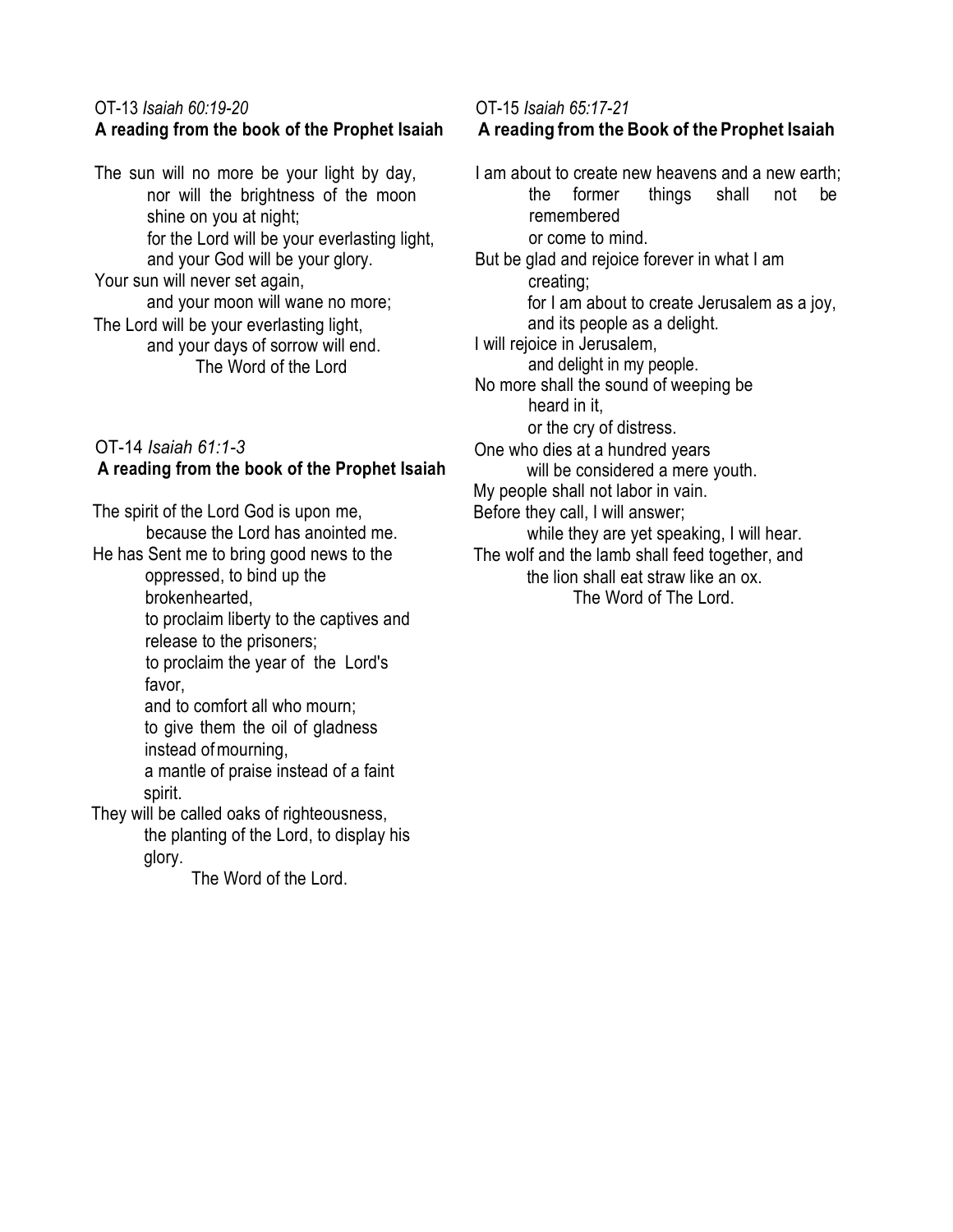#### OT-16 *Lamentations 3:17-26* OT-17 *Daniel 12:1-3*

My soul is deprived of peace, I have forgotten what happiness is; I tell myself my future is lost, all that I hoped for from the Lord. The thought of my homeless poverty is wormwood and gall; Remembering it over and over leaves my soul downcast within me. But I will call this to mind, as my reason to have hope: The favors of the Lord are not exhausted, his mercies are not spent; They are renewed each morning, so great is his faithfulness. My portion is the Lord, says my soul; therefore will I hope in him. Good is the Lord to one who waits for him, to the soul that seeks him; It is good to hope in silence for the saving help of the Lord . The Word of the Lord.

### A reading from the book of Lamentations **A** reading from the book of the Prophet Daniel

[I, Daniel, mourned and I heard this word of the Lord:) "At that time there shall arise Michael, the great prince, guardian of your people; It shall be a time unsurpassed in distress since nations began until that time. At that time your people shall escape, everyone who is found written in the book. Many of those who sleep in the dust of the earth shall awake; Some shall live forever, others shall be an everlasting horror and disgrace. But the wise shall shine brightly like the splendor of the firmament , And those who lead the many to justice shall be like the stars forever. " The Word of the Lord.

### OT-18 *Micah 6:6-8*  **A reading from the Book of Micah**

The prophet Micah said: "With what shall I come before the Lord, and bow before God on high'?" The Lord God said: "You have been told, O mortal, what is good and what the Lord requires of you: to do justice, and to love kindness, and to walk humbly with your God." The Word of the Lord.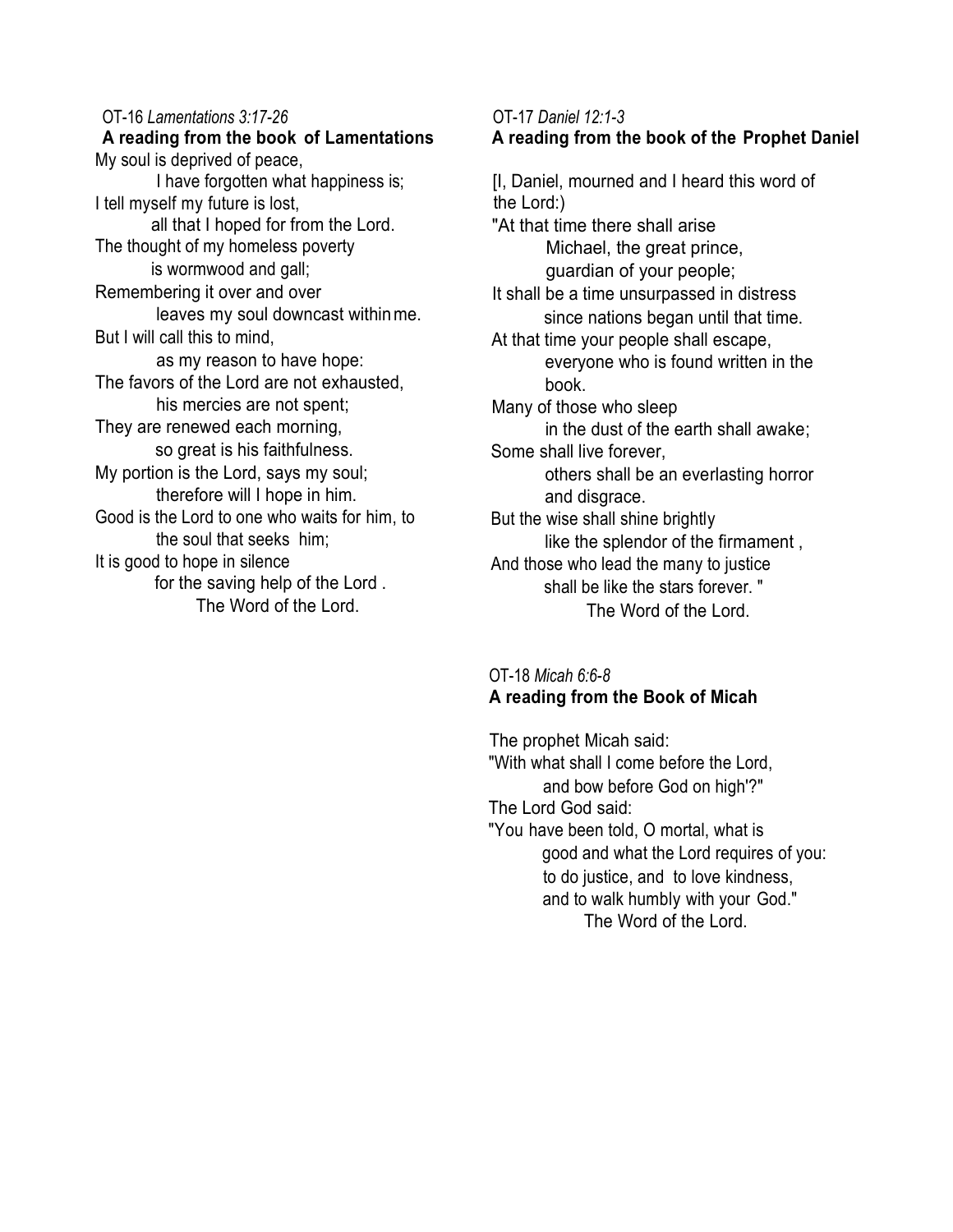### **NEW TESTAMENT READINGS**

## NT-I *Acts 10:34-36, 42-43* NT-2 *Romans 5:5-11*

Then Peter began to speak to the people: "I truly understand that God shows no partiality, but in every nation anyone who fears him and does what is right is acceptable to him. You know the message he sent to the people of Israel, preaching peace by Jesus Christ - he is Lord of all.

He commanded us to preach to the people and to testify that he is the one ordained by God as judge of the living and the dead .

All the prophets testify about him that

everyone who believes in him receives forgiveness of sins through his name."

The Word of the Lord.

#### NT-3 *Romans 5:17-21* **A reading from the letter of Paul to the Romans**

If death began its reign through one man because of his offense, much more shall those who receive the overflowing grace and gift of justice live and reign through the one man, Jesus Christ. To sum up, then: just as a single offense brought condemnation to all men, a single righteous act brought all men acquittal and

 life. Just as through one man's disobedience all became sinners, so through one man's obedience all shall become just.

The law came in order to increase offenses; but despite the increase of sin, grace has far surpassed it, so that, as sin reigned through death, grace may reign by way of justice leading to eternal life, through Jesus Christ our Lord.

The Word of the Lord.

## **A reading from the Acts of the Apostles A reading from the letter of Paul to the Romans**

Hope will not leave us disappointed, because the love of God has been poured out in our hearts through the Holy Spirit who has been given to us. At the appointed time, when we were still powerless, Christ died for us godless men. It is rare that anyone should lay down his life for a just man, though it is barely possible that for a good man someone may have the courage to die. It is precisely in this that God proves his love for us: that while we were still sinners, Christ died for us. Now that we have been justified by his blood, it is all the more certain that we shall be saved by him from God's wrath. For if, when we were God's enemies, we were reconciled to him by the death of his Son, it is all the more certain that we who have been reconciled will be saved by his life. Not only that; we go so far as to make God our boast through our Lord Jesus Christ, through whom we have now received reconciliation.

The Word of the Lord.

#### NT-4 *Romans 6:3-9* **A reading from the letter of Paul to the Romans**

Are you not aware that we who were baptized into Christ Jesus were baptized into his death? Through baptism into his death we were buried with him, so that, just as Christ was raised from the dead by the glory of the Father, we too might live a new life. If we have been united with him through likeness to his death, so shall we be through a like resurrection. This we know: our old self was crucified with him so that the sinful body might be destroyed and we might be slaves to sin no longer. A man who is dead has been freed from sin. If we have died with Christ, we believe that we are also to live with him. We know that Christ, once raised from the dead, will never die again; death has no more power over him.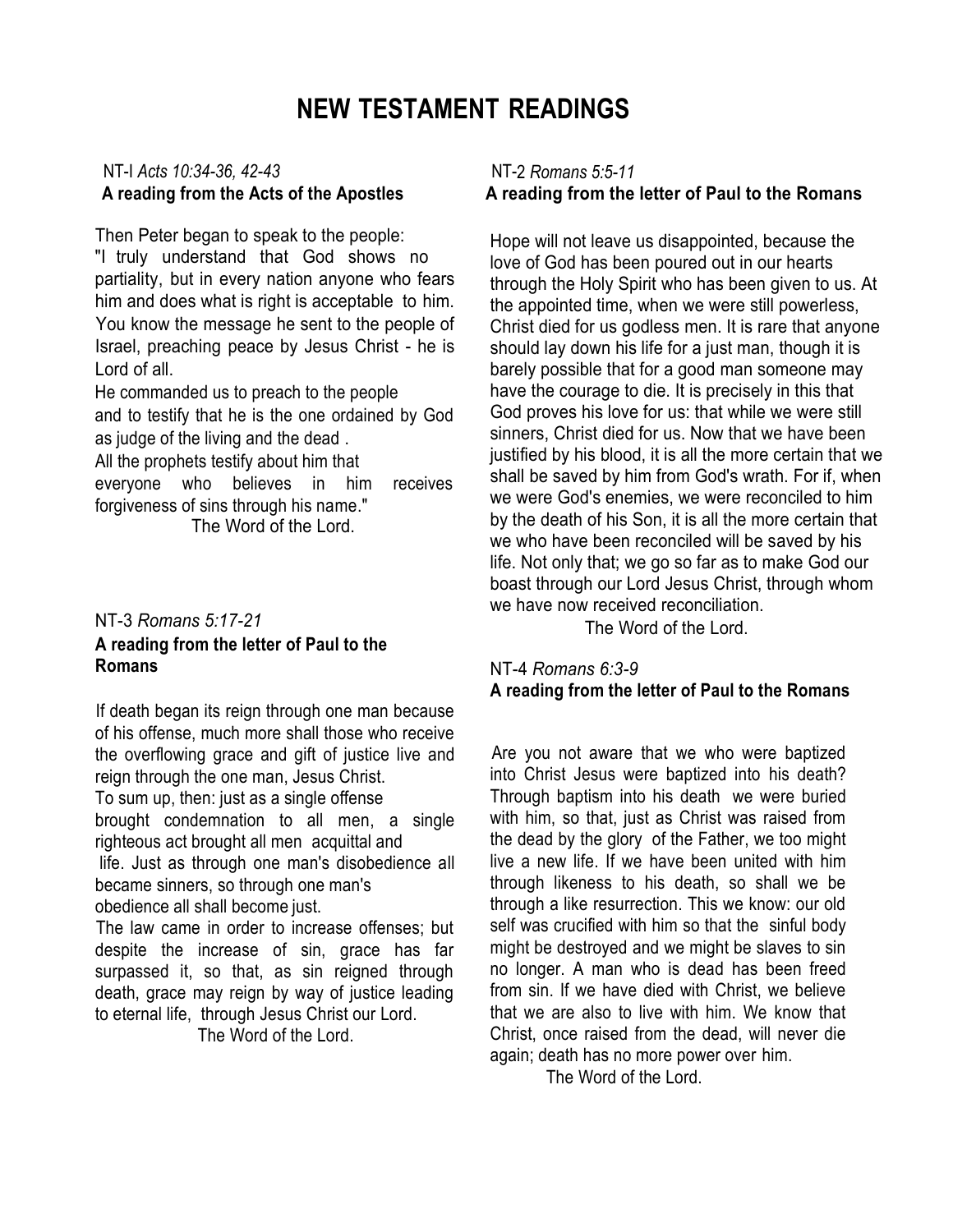#### NT-5 *Romans 8:14-23* **A reading from the letter of Paul to the Romans**

All who are led by the Spirit of God are sons of God. You did not receive a spirit of slavery leading you back into fear, but a spirit of adoption through which we cryout, "Abba!" (that is, "Father"). The Spirit himself gives witness with our spirit that we are children of God. But if we are children, we are heirs as well: heirs of God, heirs with Christ, if only we suffer with him so as to be glorified with him.

I consider the sufferings of the present to be as nothing compared with the glory to be revealed in us. Indeed, the whole created world eagerly awaits the revelation of the sons of God. Creation was made subject to futility, not of its own accord but by him who once subjected it; yet not without hope, because the world itself will be freed from its slavery to corruption and share in the glorious freedom of the children of God. Yes, we know that all creation groans and is in agony even until now. Not only that, but we ourselves, although we have the Spirit as first fruits, groan inwardly while we await the redemption of our bodies.

The Word of the Lord.

### NT-7 *Romans 14:7-9, 10b-12*  **A reading from the letter of Paul to the Romans**

None of us lives as his own master and none of us dies as his own master. While we live we are responsible to the Lord, and when we die we die as his servants. Both in life and in death we are the Lord's. That is why Christ died and came to life again, that he might be Lord of both the dead and the living. We shall all have to appear before the judgment seat of God. It is written, "As surely as I live, says the Lord, every knee shall bend before me and every tongue shall give praise to God."

Every one of us will have to give an account of himself before God.

 $\ddot{\phantom{1}}$ 

The Word of the Lord.

#### NT-6 *Romans 31b-35, 37-39* **A reading from the letter of Paul to the Romans**

If God is for us, who can be against us? Is it possible that he who did not spare his own Son but handed him over for the sake of us all will not grant us all things besides? Who shall bring a charge against God's chosen ones? God, who justifies? Who shall condemn them? Christ Jesus, who died or rather was raised up, who is at the right hand of God and who intercedes for us?

Who will separate us from the love of Christ? Trial, or distress, or persecution, or hunger, or nakedness, or danger, or the sword? Yet in all this we are more than conquerors because of him who has loved us. For I am certain that neither death nor life, neither angels nor principalities, neither the present nor the future, nor powers, neither height nor depth nor any other creature, will be able to separate us from the love of God that comes to us in Christ Jesus, our Lord.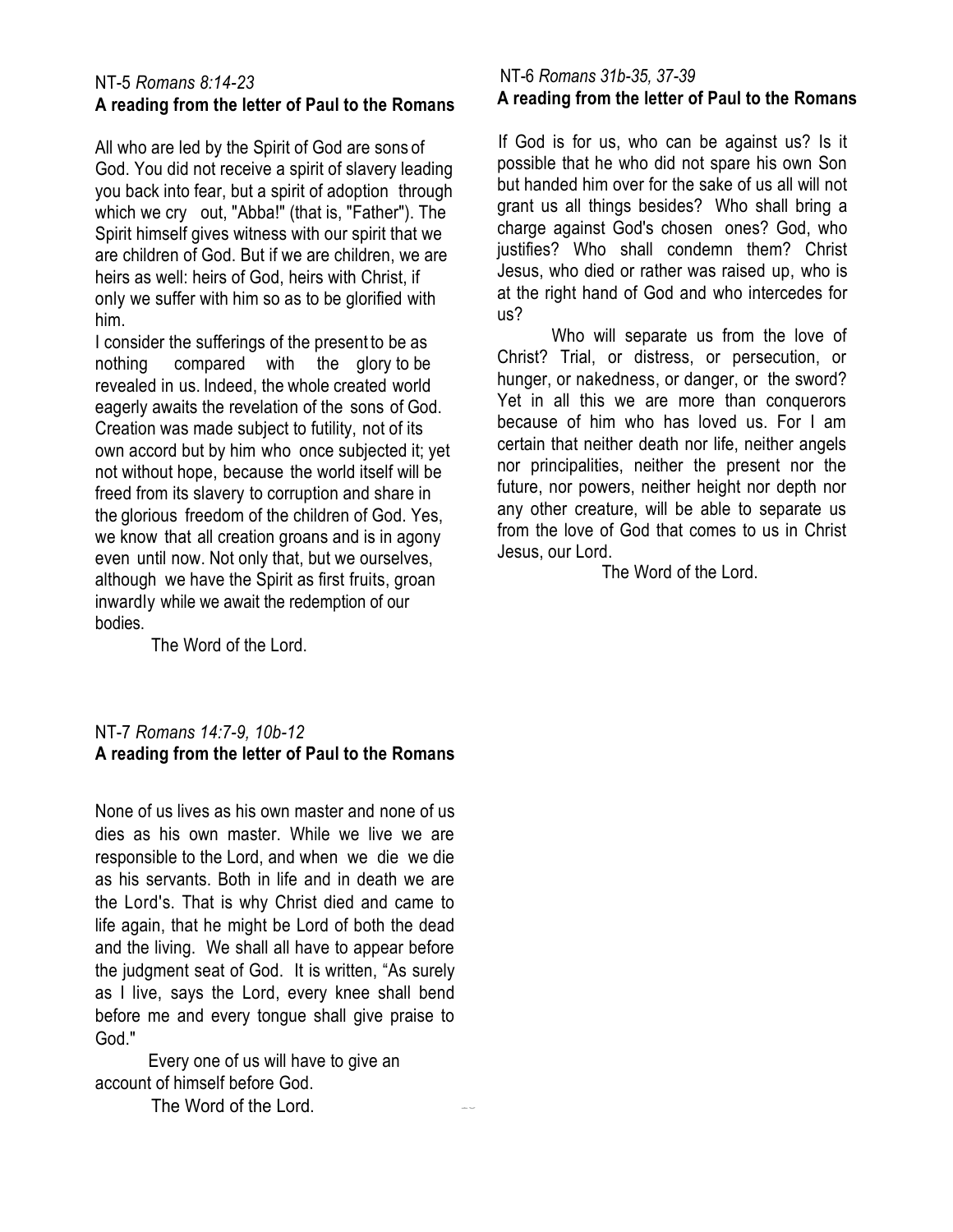#### NT-8 *1 Corinthians 13:1-8* NT-9 *1 Corinthians 15:20-23, 24b-28* A reading from the First letter of Paul **A** reading from the First letter of Paul **to the Corinthians to the Corinthians**

If I speak in tongues of mortals and of angels, but do not have love, I am a noisy gong or a clanging cymbal. And if I have prophetic powers, and understand all mysteries and all knowledge, and if I have all faith so as to remove mountains, but do not have love , I am nothing. If I give away all my possession, and if I hand over my body so that I may boast, but do not have love, I gain nothing. Love is patient, love is kind; love is not envious or boastful or arrogant or rude. It does not insist on its own way; it is not irritable or resentful; it does not rejoice in wrongdoing, but rejoices in the truth. It bears al things, hopes all things, endures all things. Love never ends. The Word of the Lord.

Christ has been raised from the dead, the first fruits of those who have fallen asleep. Death came through a man; hence the resurrection of the dead comes through a man also. Just as in Adam all die, so in Christ all will come to life again, but each one in proper order: Christ the first fruits and then, at his coming, all those who belong to him. After that will come the end, when, after having destroyed every sovereignty, authority, and power, he will hand over the kingdom to God the Father. Christ must reign until God has put all enemies under his feet, and the last enemy to be destroyed is death. Scripture reads that God "has placed all things under his feet." But when it says that everything has been made subject, it is clear that he who has made everything subject to Christ is excluded. When, finally, all has been subjected to the Son, he will then subject himself to the One who made all things subject to him, so that God may be all in all.

The Word of the Lord.

### NT-10 *1 Corinthians 15:51-57*

#### **A reading from the First letter of Paul to the Corinthians**

I am going to tell you a mystery. Not all of us shall fall asleep, but all of us are to be changed in an instant, in the twinkling of an eye, at the sound of the last trumpet. The trumpet will sound and the dead will be raised incorruptible, and we shall be changed. This corruptible body must be clothed with incorruptibility, this mortal body with immortality. When the corruptible frame takes on incorruptibility and the mortal immortality, then will the saying of Scripture be fulfilled: "Death is swallowed up in victory." "O death, where is your victory? O death, where is your sting?" The sting of death is sin, and sin gets its power from the law. But thanks be to God who has given us the victory through our Lord Jesus Christ.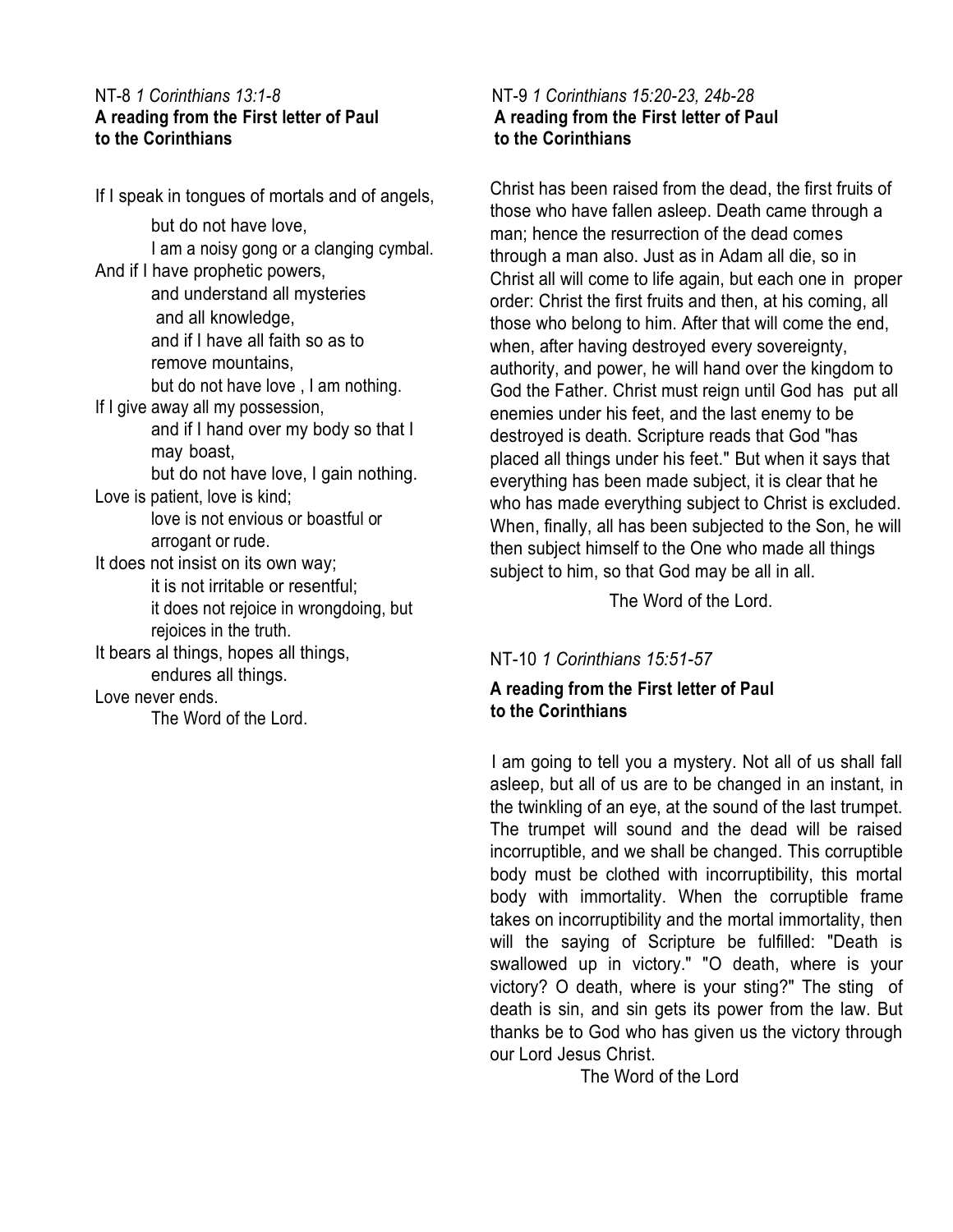#### NT-11 *2 Corinthians 4:14-5:1*  **A reading from the Second letter of Paul to the Corinthians**

We know that the one who raised the Lord Jesus will raise us also with Jesus and place us with you in his presence. Everything indeed is for you, so that the grace bestowed in abundance on more and more people may cause the thanksgiving to overflow for the glory of God. Therefore, we are not discouraged; rather, although our outer self is wasting away, our inner self is being renewed day by day. For this momentary light affliction is producing for us an eternal weight of glory beyond all comparison, as we look not to what is seen but to what is unseen; for what is seen is transitory, but what is unseen in eternal.

For we know that if our earthly dwelling, a tent, should be destroyed, we have a building from God, a dwelling not made with hands, eternal in heaven.

The Word of the Lord.

#### NT-13 *Philippians 3:20-21* **A reading from the letter of Paul to the Philippians**

We have our citizenship in heaven; it is from there that we eagerly await the coming of our savior, the Lord Jesus Christ. He will give a new form to this lowly body of ours and remake it according to the pattern of his glorified body, by his power to subject everything to himself.

The Word of the Lord.

#### NT-12 *2 Corinthians 5:1-6:10*  **A reading from the Second letter of Paul to the Corinthians**

We know that when the earthly tent in which we dwell is destroyed we have a dwelling provided for us by God, a dwelling in the heavens, not made by hands but to last forever.

Therefore we continue to be confident. We know that while we dwell in the body we are away from the Lord. We walk by faith, not by sight. I repeat, we are full of confidence and would much rather be away from the body and at home with the Lord. This being so, we make it our aim to please him whether we are with him or away from him. The lives of all of us are to be revealed before the tribunal of Christ so that each receive his recompense, good according to his life in the body.

The Word of the Lord.

#### NT-14 *Philippians 4:4-5a, 8-9*  **A reading from the letter of Paul to the Philippians**

Farewell;

I wish you all joy in the Lord. I will say it again,

all joy be yours.

Let your generosity be clear to all

And now, my family, all that is true,

all that is noble,

all that is just and pure,

all that is lovable and gracious,

whatever is excellent and admirable--

fill all your thoughts with these things.

The lessons I taught you ,

the tradition I have passed on,

all that you heard me say or saw me do,

put these into practice;

and the God of peace will be with you.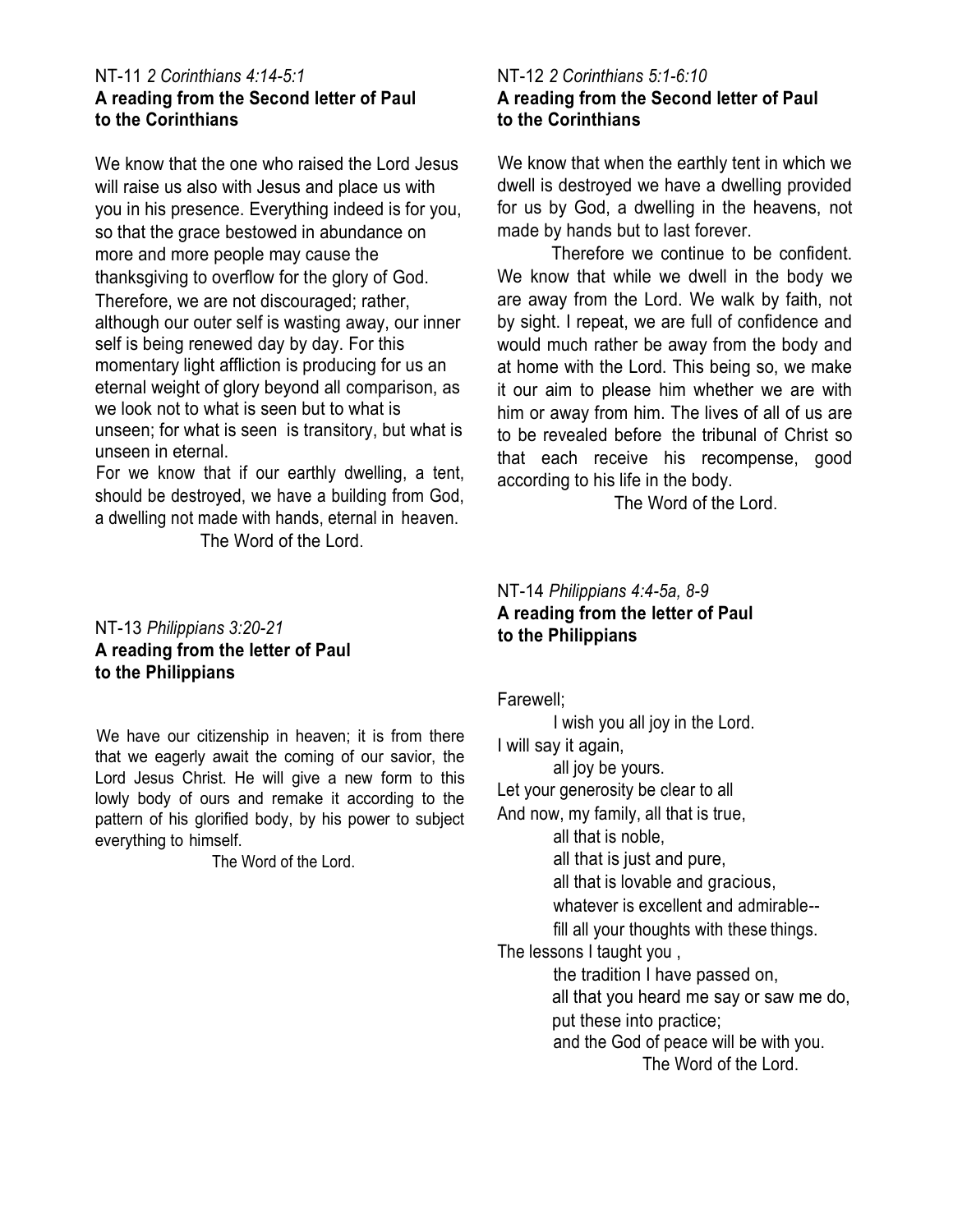#### NT-15 1 *Thessalonians 4:13-18* **A reading from the First letter of Paul to the Thessalonians**

We would have you be clear about those who sleep in death, brothers [and sisters] otherwise you might yield to grief, like those who have no hope. For if we believe that Jesus died and rose, God will bring forth with him from the dead those also who have fallen asleep believing in him. We say to you, as if the Lord himself had said it, that we who live, who survive until his coming, will in no way have an advantage over those who have fallen asleep. No, the Lord himself will come down from heaven at the word of command, at the sound of the archangel's voice and God's trumpet; and those who have died in Christ will rise first. Then we, the living, the survivors, will be caught up with them in the clouds to meet the Lord in the air. Thenceforth we shall be with the Lord unceasingly. Console one another with this message.

The Word of the Lord.

### NT-17 2 *Timothy 4:6-8*  **A reading from the Second letter of Paul to the Timothy**

As for me, my life is already being poured away as a libation, and the time has come for me to be gone. I have fought the good fight to the end; I have run the race to the finish; I have kept the faith; all there is to come now is the crown of righteousness reserved for me, which the Lord, the righteous judge, will give to me on that day; and not only to me but to all those who have longed for his appearing.

The Word of the Lord

#### NT-16 2 *Timothy 2:8-13* **A reading from the Second letter of Paul to the Timothy**

Remember that Jesus Christ, a descendant of David, was raised from the dead. This is the gospel I preach; in preaching it I suffer as a criminal, even to the point of being thrown into chains-but there is no chaining the word of God! Therefore I bear with all of this for the sake of those whom God has chosen, in order that they may obtain the salvation to be found in Christ Jesus and with it eternal glory. You can depend on this: If we have died with him we shall also live with him; If we hold out to the end we shall also reign with him. But if we deny him he will deny us. If we are unfaithful he will still remain faithful; for he cannot deny himself.

The Word of the Lord.

### NT-18 1 *John 3:1-2*  **A reading from the First letter of John**

See what love the Father has bestowed on us that we may be called the children of God. Yet so we are. The reason the world does not know us is that it did not know him. Beloved, we are God's children now; what we shall be has not yet been revealed. We do know that when it is revealed we shall be like him, for we shall see him as he is.